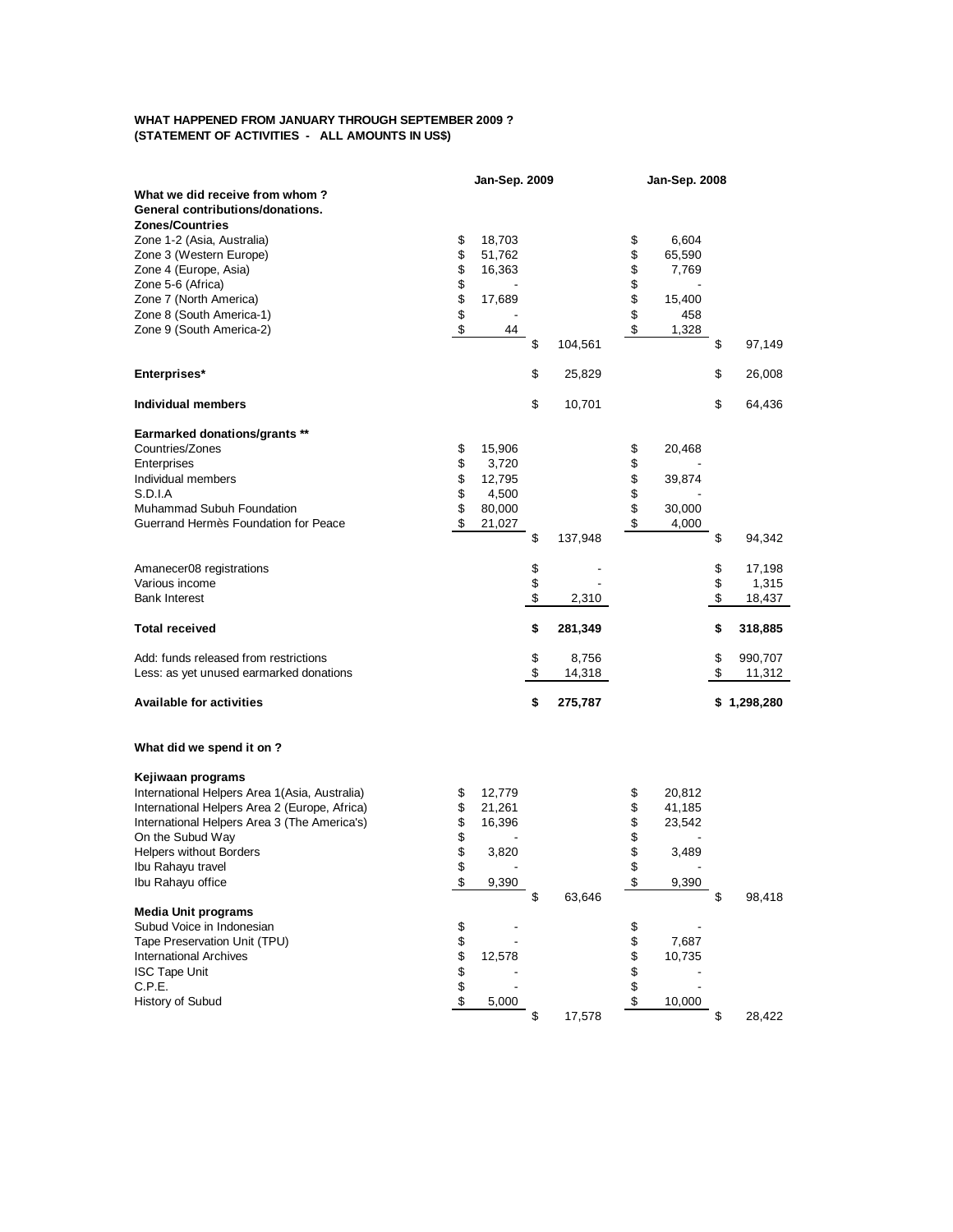| Other programs<br><b>PH Grants</b><br><b>WSA Care Support</b><br><b>SDIA</b><br>Youth Int'l<br>I.Y.T.F.<br><b>SICA</b><br><b>External Relations</b><br>Zone Support<br>Communications                                                    | \$<br>\$<br>\$<br>\$<br>\$<br>\$<br>\$<br>\$<br>\$ | 8,225<br>260<br>5,957<br>69,684<br>1,000<br>1,483<br>7,917<br>1,194 |                |                  | \$<br>\$<br>\$<br>\$<br>\$<br>\$<br>\$<br>\$<br>\$ | 750,890<br>18,786<br>3,431<br>4,348<br>4,627<br>724<br>4,788 |                   |                 |
|------------------------------------------------------------------------------------------------------------------------------------------------------------------------------------------------------------------------------------------|----------------------------------------------------|---------------------------------------------------------------------|----------------|------------------|----------------------------------------------------|--------------------------------------------------------------|-------------------|-----------------|
|                                                                                                                                                                                                                                          |                                                    |                                                                     | \$             | 95,720           |                                                    |                                                              | \$                | 787,594         |
| <b>Total program expenses</b>                                                                                                                                                                                                            |                                                    |                                                                     | \$             | 176,944          |                                                    |                                                              | \$                | 914,434         |
| <b>Supporting services</b><br>World Congress preparations***<br>WSC meeting Amanecer/Rugan Sari<br>Delegate support                                                                                                                      |                                                    |                                                                     | \$<br>\$<br>\$ | 52,287<br>13,262 |                                                    |                                                              | \$<br>\$<br>\$    | 6,555<br>19,500 |
| WSA Chair/Deputy Chair<br>Zone 1-2 (Asia, Australia)<br>Zone 3 (Western Europe)<br>Zone 4 (Eastern Europe)<br>Zone 5-6 (Africa)<br>Zone 7 (Northern America)<br>Zone 8 (South America-1)<br>Zone 9 (South America-2))<br>Legal and other | \$<br>\$<br>\$<br>\$<br>\$\$<br>\$<br>\$           | 8,470<br>2,439<br>467<br>535<br>1,000                               | \$             | 12,911           | \$<br>\$<br>\$<br>\$<br>\$<br>\$<br>\$<br>\$<br>\$ | 9,958<br>4,561<br>2,381<br>2,036<br>5,300<br>800             | \$                | 25,036          |
| Int'l Subud Committee (ISC)<br>Remunerations<br>Travel, accomodation<br>Office/Communications<br><b>Subud World News</b><br>Bank charges<br>Various                                                                                      | \$<br>\$<br>\$<br>\$<br>\$<br>\$                   | 43,663<br>5,286<br>5,345<br>106<br>3,064<br>34                      | \$             | 57,498           | \$<br>\$<br>\$<br>\$<br>\$<br>\$                   | 44,828<br>11,772<br>2,989<br>80<br>3,653<br>40               | \$                | 63,362          |
| Currency differences                                                                                                                                                                                                                     |                                                    |                                                                     | \$             | 5,536            |                                                    |                                                              | \$                |                 |
| Audit (previous years)                                                                                                                                                                                                                   |                                                    |                                                                     | \$             |                  |                                                    |                                                              | \$                |                 |
|                                                                                                                                                                                                                                          |                                                    |                                                                     |                |                  |                                                    |                                                              |                   |                 |
| Pensions                                                                                                                                                                                                                                 |                                                    |                                                                     | \$             | 12,050           |                                                    |                                                              | $\boldsymbol{\$}$ | 12,050          |
| <b>Total supporting services</b>                                                                                                                                                                                                         |                                                    |                                                                     | \$             | 153,544          |                                                    |                                                              | \$                | 126,503         |
| <b>Total expenses</b>                                                                                                                                                                                                                    |                                                    |                                                                     | \$             | 330,488          |                                                    |                                                              | \$                | 1,040,937       |
| Surplus (Shortage)                                                                                                                                                                                                                       |                                                    |                                                                     | \$             | (54, 701)        |                                                    |                                                              | \$                | 257,343         |